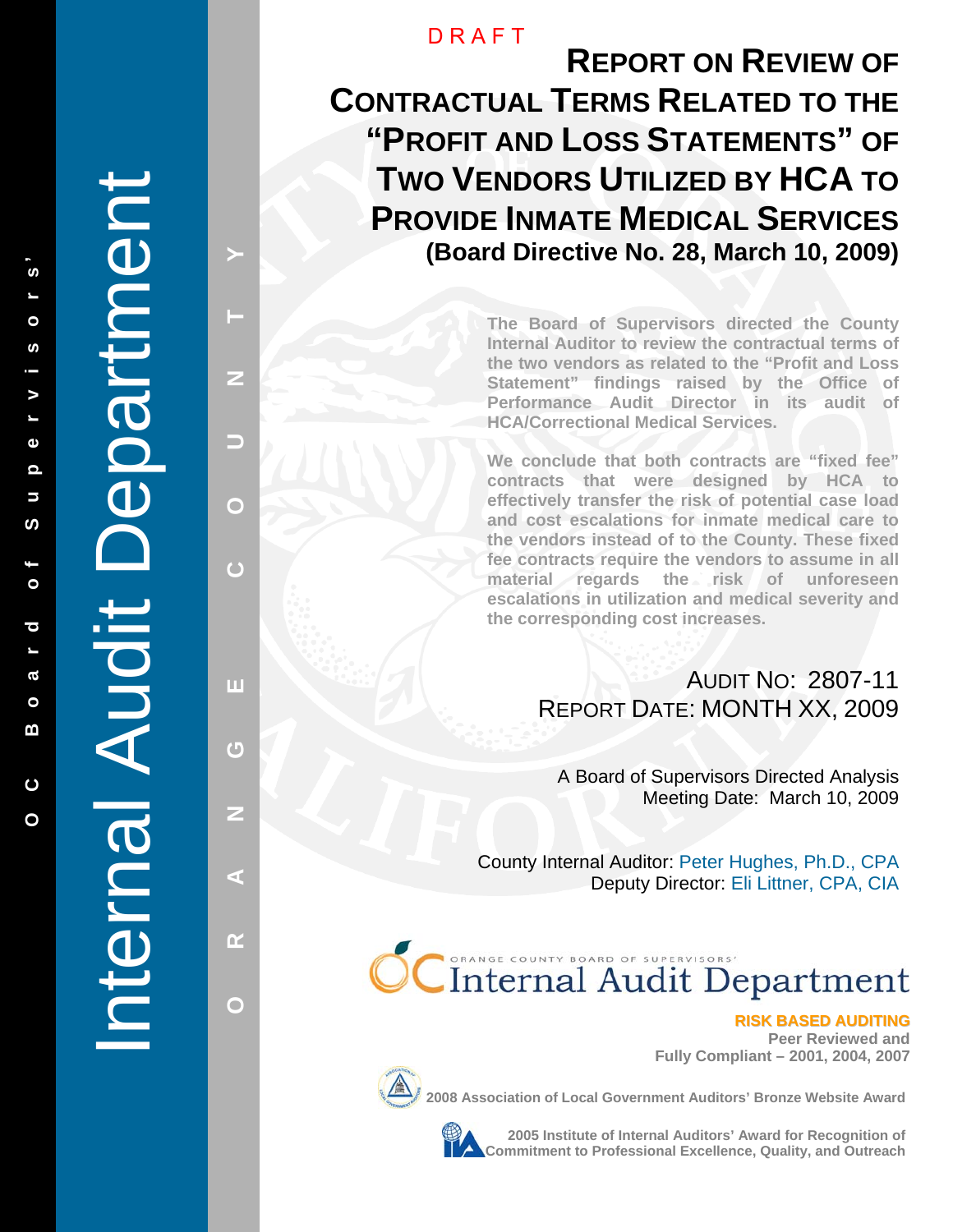# **Independence****Objectivity****Integrity**

# Internal Audit Department

#### **RISK BASED AUDITING**

*Providing Accurate Facts and Perspectives Countywide* 

| <b>Dr. Peter Hughes</b> | Ph.D., MBA, CPA, CCEP, CITP, CIA, CFE                |
|-------------------------|------------------------------------------------------|
| County Internal Auditor | Certified Compliance & Ethics Professional (CCEP)    |
|                         | Certified Information Technology Professional (CITP) |
|                         | Certified Internal Auditor (CIA)                     |
|                         | Certified Fraud Examiner (CFE)                       |
| E-mail:                 | peter.hughes@iad.ocgov.com                           |
| <b>Eli Littner</b>      | CPA, CIA, CFE, CFS, CISA                             |
| Deputy Director         | Certified Fraud Specialist (CFS)                     |
|                         | Certified Information Systems Auditor (CISA)         |
| Michael J. Goodwin      | CPA, CIA                                             |
| Senior Audit Manager    |                                                      |
| <b>Alan Marcum</b>      | <b>MBA, CPA, CIA, CFE</b>                            |
| Senior Audit Manager    |                                                      |
| <b>Autumn McKinney</b>  | CPA, CIA, CISA, CGFM                                 |
| Senior Audit Manager    | Certified Government Financial Manager (CGFM)        |

### **Hall of Finance & Records**

12 Civic Center Plaza, Room 232 Santa Ana, CA 92701

Phone: (714) 834-5475 Fax: (714) 834-2880

To access and view audit reports or obtain additional information about the OC Internal Audit Department, visit our website: www.ocgov.com/audit



 **OC Fraud Hotline (714) 834-3608**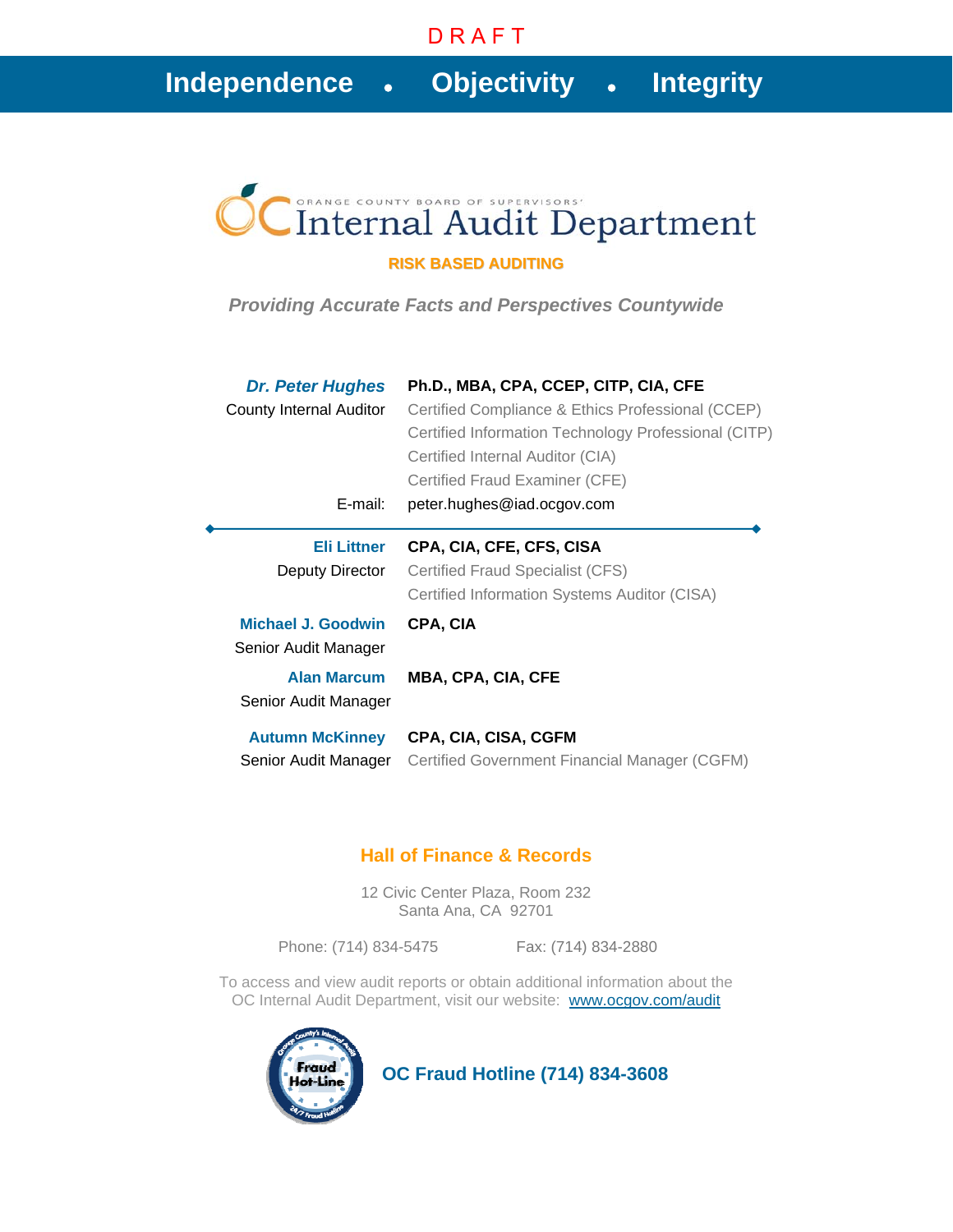# **Letter from Dr. Peter Hughes, CPA**





### **Transmittal Letter**

**Audit No. 2807-11 Date** 

- **TO:** Members, Board of Supervisors
- **FROM:** Dr. Peter Hughes, CPA County Internal Auditor
- **SUBJECT:** Report on Review of Contractual Terms of the Contracts Related to the "Profit and Loss Statements" of Two Vendors Utilized by HCA to Provide Inmate Medical Services

This report is being issued in response to a Board of Supervisor's directive number 28, dated March 10, 2009. The directive requested that the Internal Audit Department review the terms of the contracts related to the "Profit and Loss Statements" of the two vendors providing inmate medical services to the County.

Each month I submit an Audit Activities Report to the Board of Supervisors (BOS) where I detail any material and significant audit findings released in reports during the prior month and the implementation status of audit recommendations as disclosed by our reports. Accordingly, the results of this report will be included in a future status report to the BOS.

Please contact me should you wish to discuss any aspect of our report.

#### **Attachments**

Other recipients of this report listed on the Internal Auditor's Executive Report on page 3.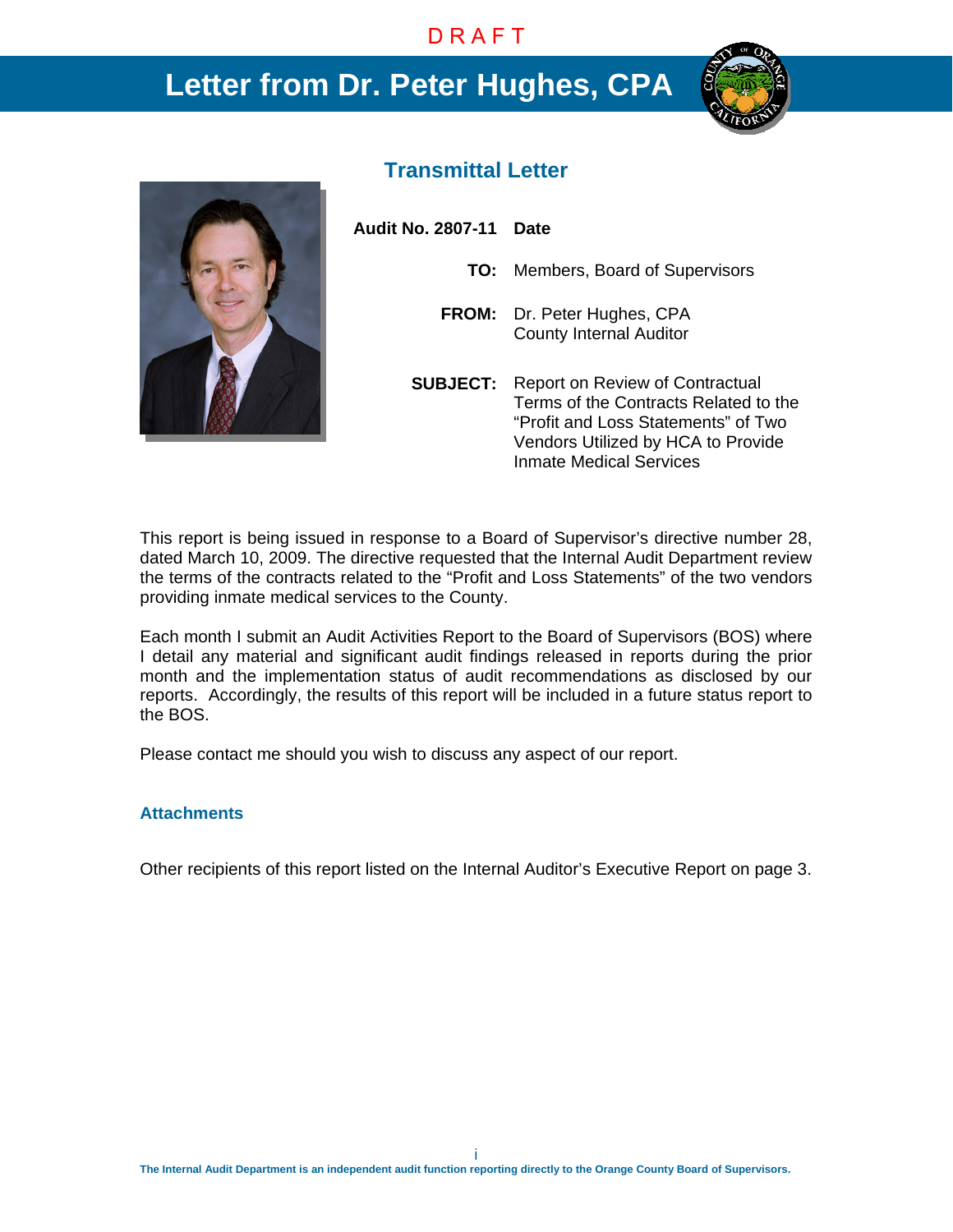# **Table of Contents**



**Report on Review of Contractual Terms Related to the "Profit and Loss Statement" of Two Vendors Utilized by HCA to Provide Inmate Medical Services** 

*Audit No. 2807-11* 

| <b>Transmittal Letter</b>                                 |              |
|-----------------------------------------------------------|--------------|
| <b>Board Directive - Scope and Objectives of Review</b>   |              |
| <b>Work Performed by Internal Audit</b>                   |              |
| <b>Conclusion</b>                                         | $\mathbf{2}$ |
| <b>Contractual Terms for "Profit and Loss Statements"</b> |              |
| <b>Recommendation</b>                                     |              |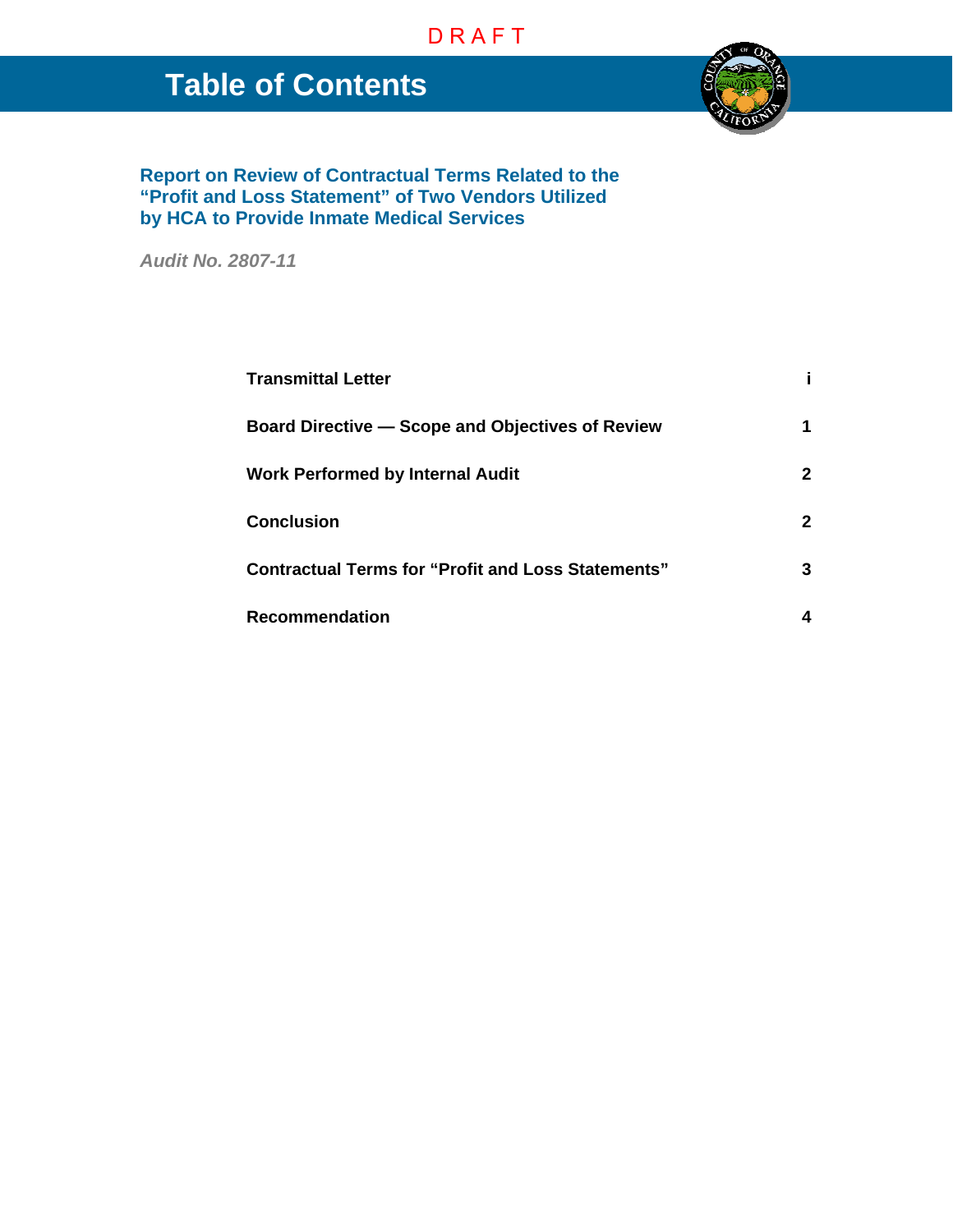# **OC Internal Auditor's Executive Report**



#### **Audit No. 2807-11 DATE**

**Audit Highlight** 

The Board of Supervisors directed the County Internal Auditor to review the contractual terms of the two vendors as related to the "Profit and Loss Statements" findings raised by the Office of Performance Audit Director in its audit of HCA/Correctional Medical Services.

We concluded that both contracts are "fixed fee" contracts that were designed by HCA to effectively transfer the risk of potential case load and cost escalations for inmate medical care to the vendors instead of to the County. These fixed fee contracts require the vendors to **assume in all material regards the risk of unforeseen escalations in utilization and medical severity and the corresponding cost increases.**

TO: Members, Board of Supervisors FROM: Dr. Peter Hughes, CPA

County Internal Auditor

SUBJECT: Profit and Loss Report of Contractors Utilized by HCA to Provide Inmate Medical Services

#### **Board Directive — Scope and Objectives of Review**

This report is being issued in response to a Board of Supervisors' directive number 28, dated March 10 2009. The directive was made after the oral presentation of the Office of Performance Audit Director's report titled, Performance Audit of Health Care Agency's Correctional Medical Services.

The Board of Supervisors directed the County Internal Auditor to review the contractual terms of the two vendors as related to the "Profit and Loss Statement" findings raised by the Office of Performance Audit Director. These findings are detailed below for easy reference. HCA utilizes the following two vendors to provide the inmate medical services to the County.

- 1. Correctional Managed Care Medical Corporation (CMC): Provides physician services. CMC is currently paid \$257,781 per month for services.
- 2. Western Medical Center-Anaheim (WMC-A): Provides the custody hospital facility where CMC provides its physician services. WMC-A is currently paid \$455,303 per month for their secure facility.

The "Performance Audit of Health Care Agency's Correctional Medical Services" contained the following findings regarding the above contractors:

- Finding 23.1: Profit and Loss Statements are not prepared according to the contract period as required.
- Finding 23.2: CMC over-reported expenses included on Profit and Loss Statements.
- Finding 23.3: CMC's Revised Profit and Loss Expenditures do not agree with supporting documentation.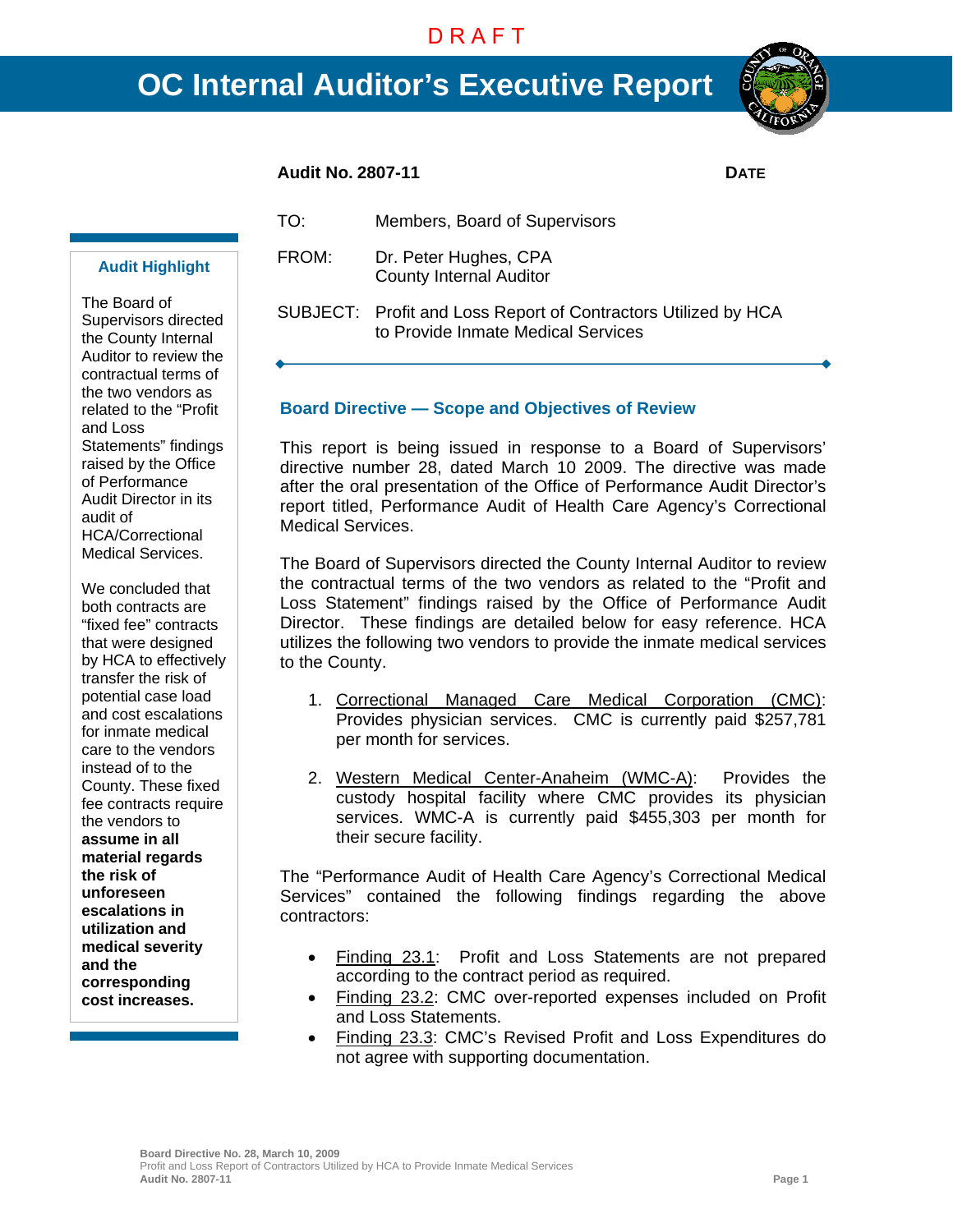# **OC Internal Auditor's Executive Report**



- Finding 24: CMC's profit margin from the CMS contract far exceeds industry standards.
- Finding 25.1: WMC-A is unable to provide sufficient documentation to explain the expenses reported in the Profit and Loss Statements provided to the County.
- Finding 25.2: Profit and Loss Statements are not provided or prepared according to the terms of the contract.

#### **Work Performed by Internal Audit**

- 1. The Internal Audit Department met with the Office of the Performance Audit Director to gain a better understanding of inmate medical services and to obtain a limited amount of documentation related to the above findings regarding contract non-compliance. We did NOT audit or review any aspect of the above findings; nor, are we expressing an audit opinion regarding these findings.
- 2. We obtained and read the terms of the CMC and WMC-A contracts.
- 3. We discussed the above contracts and the basis for how they were negotiated in 2004 with the HCA contract administrator for these two contracts.

#### **Conclusion**

We conclude that both contracts are "fixed fee" contracts that were designed by HCA to effectively transfer the risk of potential case load and cost escalations for inmate medical care to the vendors instead of to the County. These fixed fee contracts require the vendors to **assume in all material regards the risk of unforeseen escalations in utilization and medical severity and the corresponding cost increases.** 

Additionally, neither contract contains penalties or financial consequences for nonconformance as related to the "Profit and Loss Statement" findings cited by the Office of Performance Audit. Lastly, the Profit and Loss Statement" contract terms do not *impact or* change in any way the payment obligations of the County in this regard.

We have one recommendation to assist in future negotiations of these contracts (these contracts expire June 30, 2009). The recommendation is detailed on page 4 and addresses a contract pricing issue common to both contracts. The County has at least eight years of dependable medical service data on inmates and that data may enable HCA to better predict medical services required in upcoming years. HCA concurred with this approach in an effort to manage costs in their upcoming contract negotiations.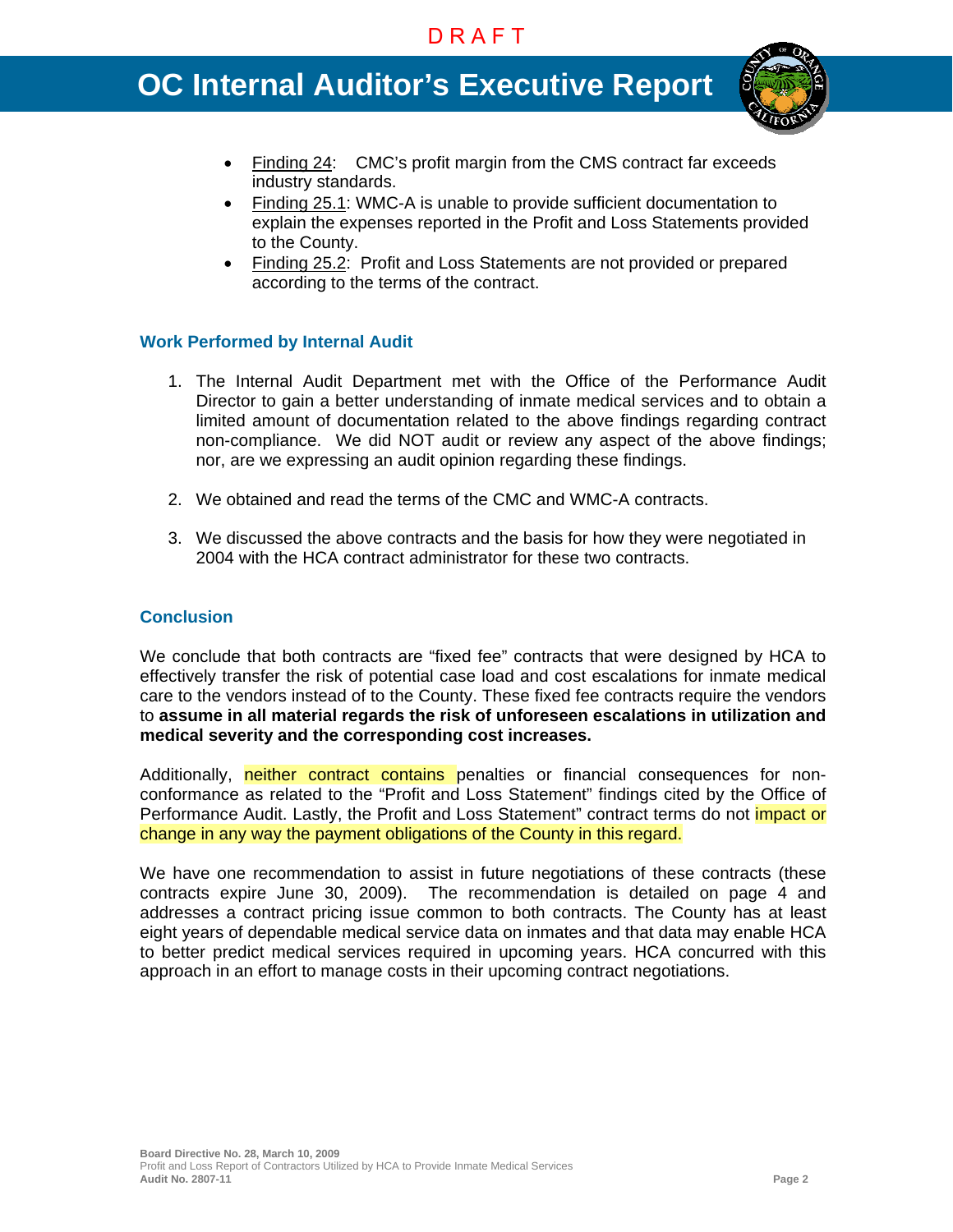# **OC Internal Auditor's Executive Report**



#### **Contractual Terms for "Profit and Loss Statements"**

Both the CMC and WMC-A contract terms (page 8 of contracts) require the vendor to annually provide an "Expenditure and Revenue Report" to HCA for informational purposes only as shown in this clause of the contracts below:

"No later then sixty (60) days following each Period or termination of this Agreement, CONTRACTOR shall submit to ADMINISTRATOR, for informational purposes only, an Expenditure and Revenue Report relating to the actual cost of Custody Physician Services for the proceeding Period, or portion thereof. Such report shall be prepared in accordance with the procedure that is provided by ADMINISTRATOR and generally accepted accounting principles."

#### **Benefits to Orange County from Issuing a Fixed Price Contract**

HCA informed us that providing medical services to inmates is perhaps one of the most difficult areas HCA is obligated to address. This is because HCA is not in a position to control the population of inmates, their medical histories or addictions, or their utilization of medical services and/or the severity of their medical issues. HCA informed us that it was critical to be able to budget a known and manageable amount in advance for the provision of these services so as to avoid potentially large budget "overruns" in inmate medical care. HCA indicated that they must provide requisite medical care regardless of the authorized budget allocations.

HCA stated that the general terms of the "fixed fee" contract with these two vendors effectively transferred in all material regards the risk of such potential case load and cost escalations to the vendors instead of to the County. These fixed price contracts require the vendors to **assume in all material regards the risk of unforeseen escalations in utilization and medical severity and the corresponding cost increases.** 

In some years, it could be possible for a vendor to experience a loss because of unexpected medical severity or usage. Vendors consequently required longer-term agreements in order to balance out potential service fluctuations in any given year.

HCA stated they knew jail expansion was static for the next five years of these current contracts and they then had three years of dependable medical utilization history accumulated. When HCA went out to bid providing such relevant information for bidders interested in the RFP, they received no bids from any other potential providers. The only bids received were from each of the current providers. Despite this challenge, HCA felt they negotiated contracts with each of the vendors that provided quality and responsive medical care under terms that were beneficial to the County.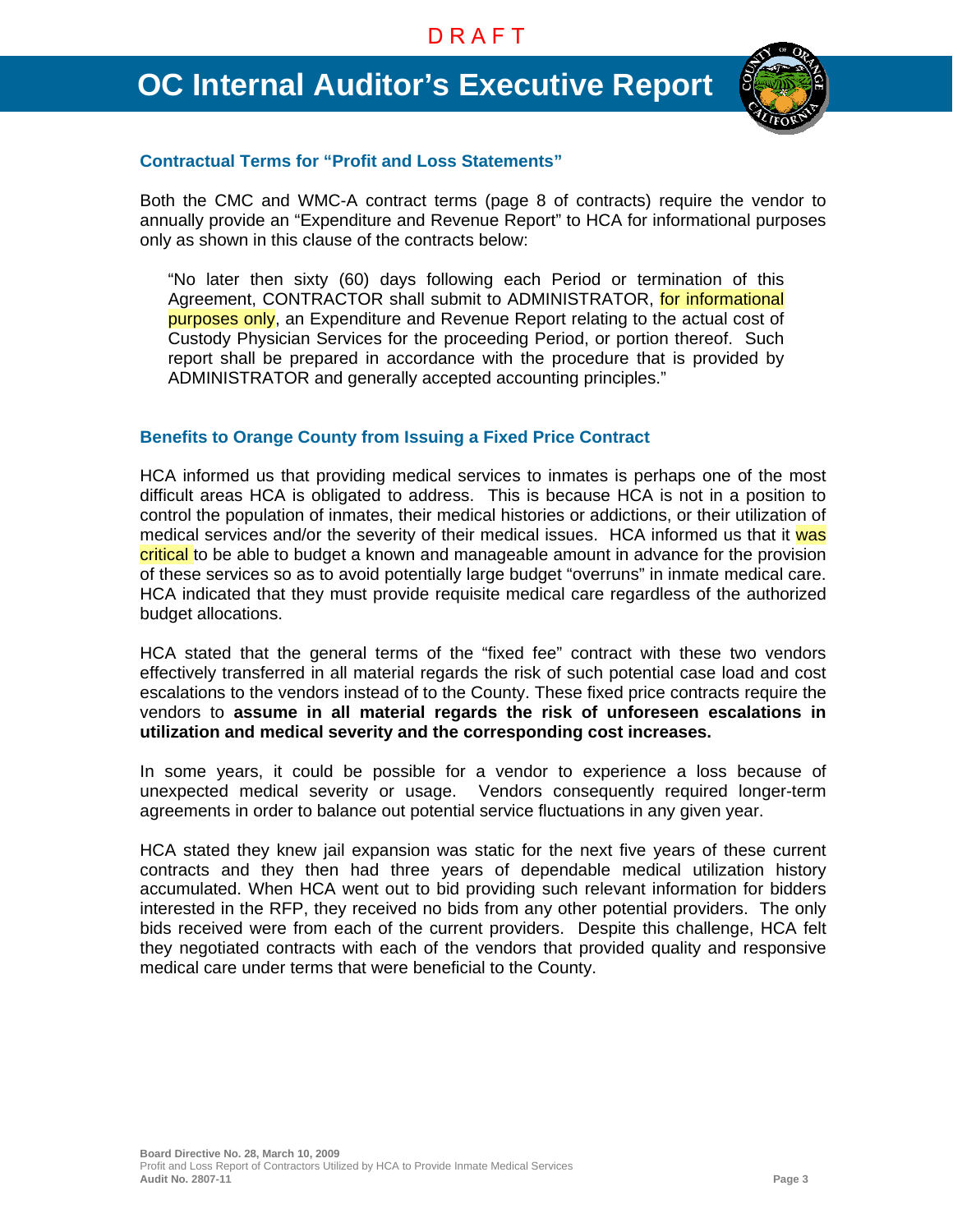# **OC Internal Auditor's Executive Report**



#### **Recommendation**

1. We recommend that HCA consider the merits of negotiating in future contracts a two tier approach to contract pricing. The first tier would be a level base for those services which are more consistently provided and predictable in nature. The second tier would involve some cost control for the more unpredictable medical services. Such contract provisions may help control risk for the contractor and reduce profit requirements when providing services at a fixed price. HCA indicated that this recommendation may be more appropriate for hospital services than for physician services, but nevertheless concurred and will attempt to implement it (See Attachment). HCA cannot assure its full implementation because the contract provisions will depend upon negotiations with the selected vendors.

We appreciate the cooperation and assistance extended to us by the Office of the Performance Audit Director and the Health Care Agency during our review. If you have any questions, please contact me directly or Eli Littner, Deputy Director at (714) 834-5475.

#### **Attachment**

Distribution Pursuant to Audit Oversight Committee Procedure No. 1: Members, Audit Oversight Committee Thomas G. Mauk, County Executive Officer Foreperson, Grand Jury Darlene J. Bloom, Clerk of the Board of Supervisors Office of the Performance Audit Director David L. Riley, Assistant Agency Director, Health Care Agency